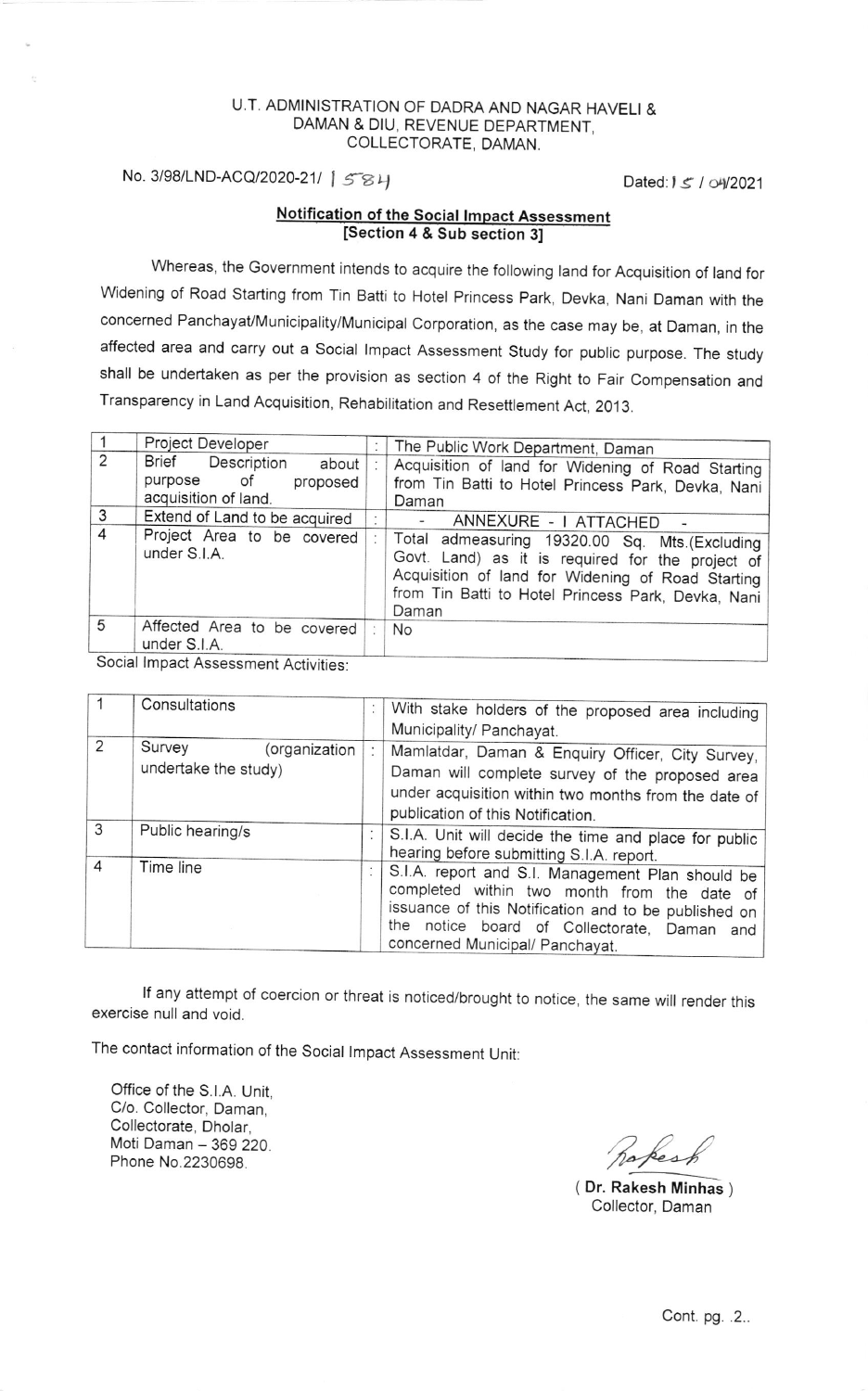To,

- 1 The Chief Executive Officer, District panchayat, Daman
- 2 The Dy. Collector (HQ), Daman.
- 3. The Chief Officer, Daman Municipal Council, Daman.
- 4 The Executive Engineer, P.W.D WD-|, Moti Daman.
- 5. The Field Publicity Officer Daman for wide Publicity in the two local Newspapers (One Hindi and One Gujarati language).
- 6. The Joint Director, Govt. Printing Press, Daman with a request to publish the above notification in the Official Gazette of Daman & Diu.
- 7. The State lnformation officer, Nlc, Daman with a request to upload on the official website.
- B. The Mamlatdar, Daman.
- 9. The Enquiry Officer, City Survey, Daman.
- 10.The Assistant Director (OL) Secretariat, Daman for translation.